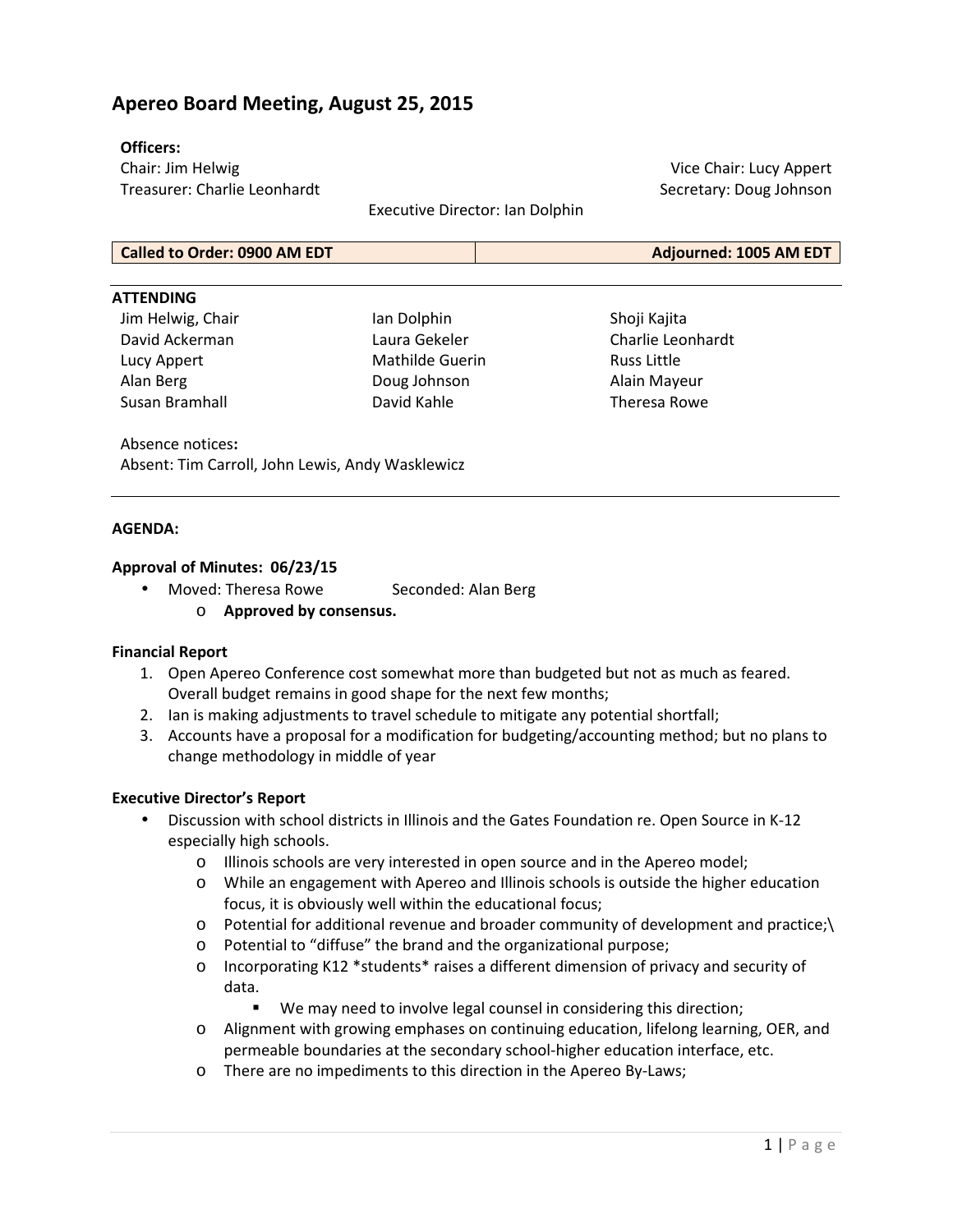- o Need to define what "entities" within the K12 world are analogous to a higher education institution for membership purposes. Is it the state Board of Education? Districts? Individual schools? All of the above (with membership dues scaling by size)?
- o We need to recognize that most K12 schools/districts have much lower funding levels, and fewer opportunities to generate other sources of funding, than higher education institutions;
- o **Consensus: While there are critically important details that still need to be worked out, the Board is very favorable to this possibility. Continue discussions.**
- Restructuring membership dues:
	- o Board decided to merge "Friends of Apereo" and Individual membership concepts
- "Friends of Apereo"/Individual Membership proposal:
	- o Tabled for next meeting

## **Commercial Affiliate Discussion**

- What expectations does the Board have for a company that applies for commercial affiliate status?
- Agreement: "100% Open" refers to Apereo and Apereo Projects, not to all activities of an existing or potential commercial affiliate;
- Extensive discussion via email list and during meeting;
- Theresa Rowe moved, David Ackerman seconded, to vacate the online voting previously recorded in order to vote during this meeting
- Lucy moved, Susan seconded to Accept the application by Cirrus Identity for commercial affiliate status.
- **Approved by voice vote.**

# **Board Member Employment Change**

- As with the individual in a similar situation back in June, the Board sees no conflict of interest generated by the new position of the affected Board member;
- **Therefore, continuance of membership is approved (and welcomed).**

# **Adjournment:**

- Moved: Theresa Rowe Seconded: Lucy Appert
	- o **Approved by Consensus.**
	- o Meeting adjourned at 10:01 AM (EDT)